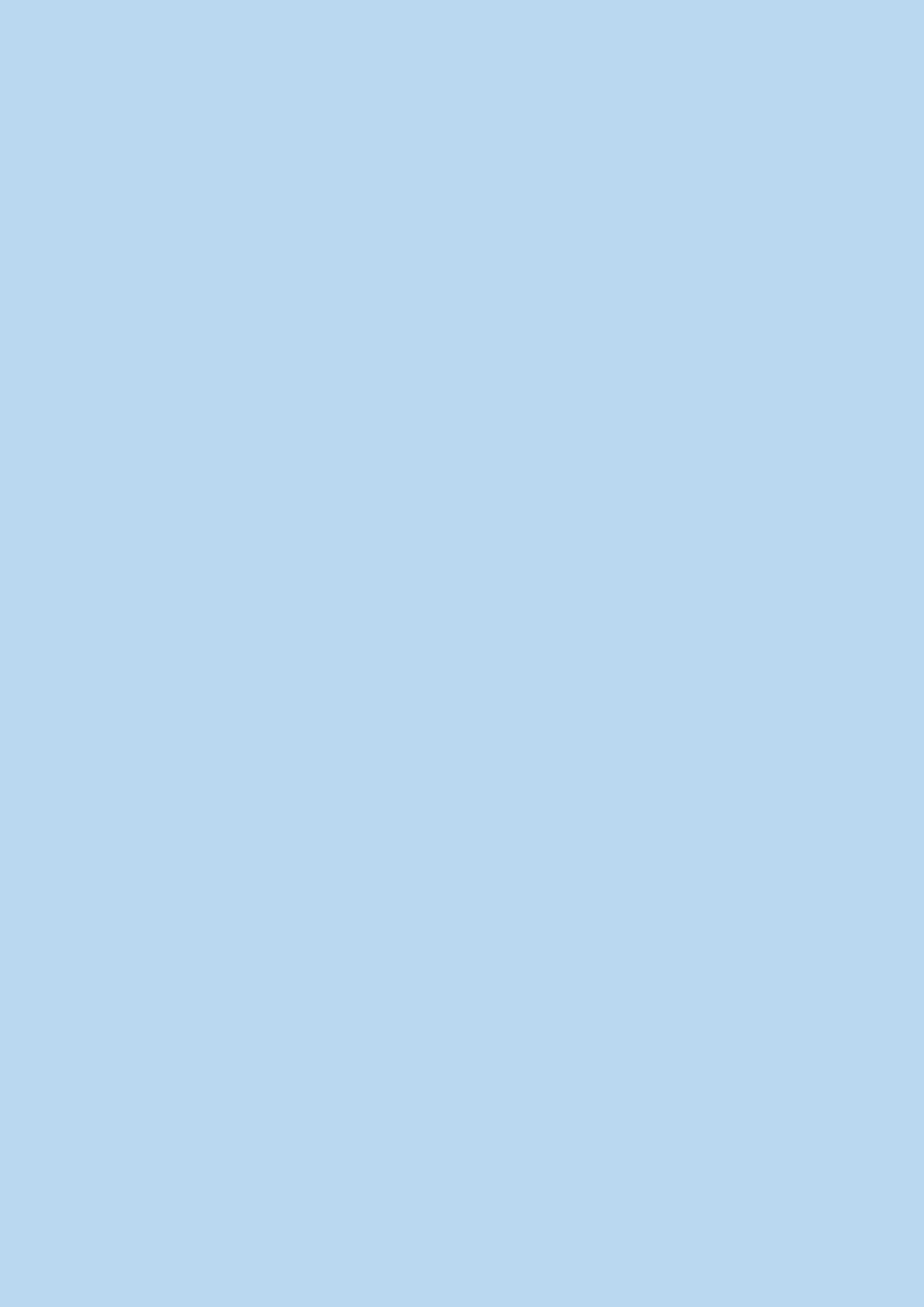# **Chapter I**

## **Overview of Economic Sector**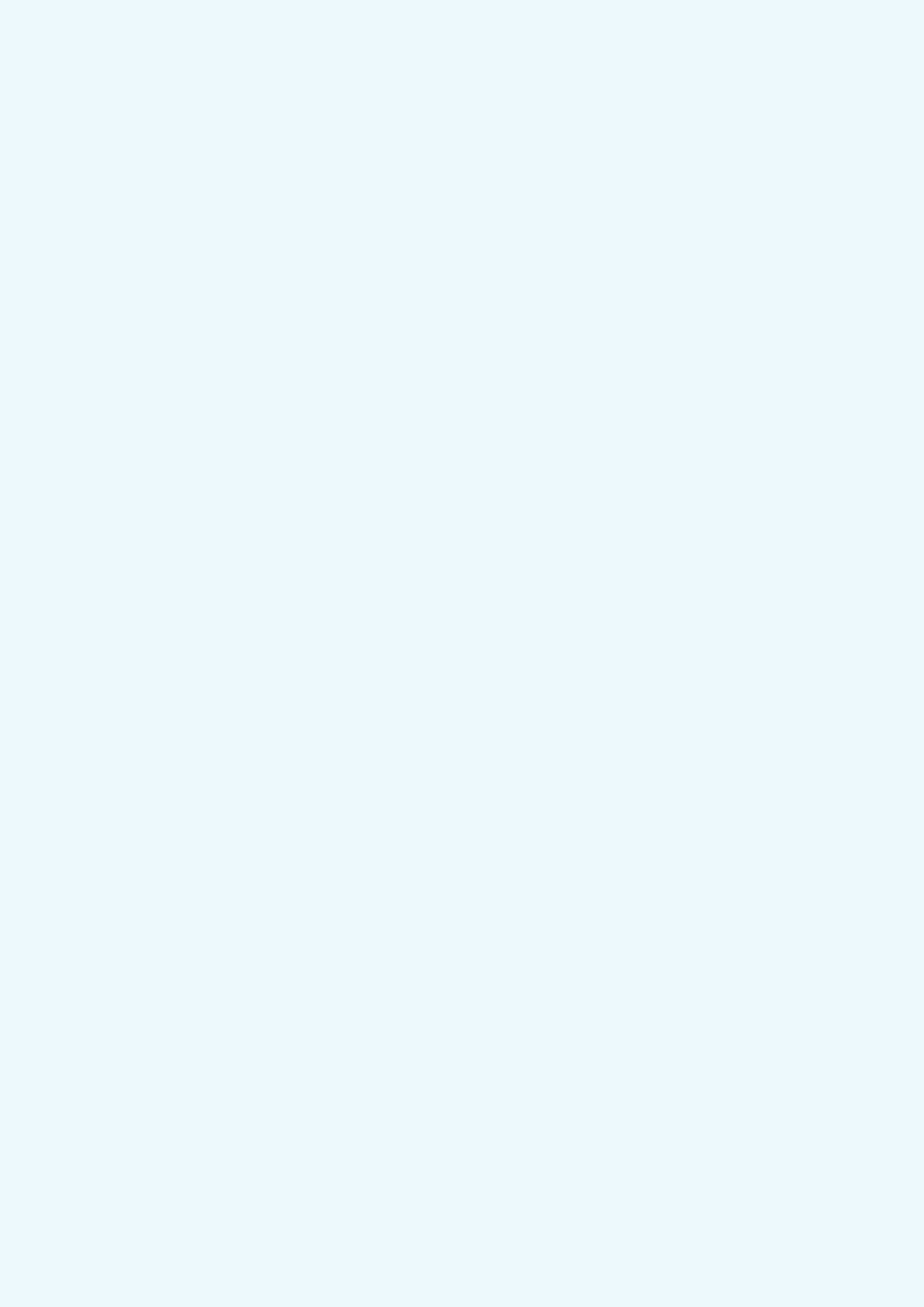#### **Chapter I**

#### **Overview of Economic Sector**

#### **1.1 Introduction**

This part of the Report covers matters arising out of audit of State Government Departments and Autonomous Bodies under the Economic Sector in the State of West Bengal.

For the purpose of administration in West Bengal, there are 54 Departments at the Secretariat level headed by Additional Chief Secretaries/ Principal Secretaries/ Secretaries who are assisted by Directors/ Commissioners/ Chief Engineers and subordinate officers under them. This report covers the functioning of 22 Departments.

Of the total expenditure of  $\bar{\tau}$  30,337.54 crore incurred by these 22 Departments during 2018-19, a major portion (71.55 *per cent*) was incurred by Public Works (24.92 *per cent*), Agriculture (20.08 *per cent*), Power and Non-conventional Energy Sources (14.37 *per cent*), Irrigation and Waterways (6.48 *per cent*) and Transport Department (5.71 *per cent*).

This chapter provides the audited entity's profile, the planning and extent of audit. Chapter II deals with findings of Compliance Audit of various Departments.

#### **1.2 About this Report**

Findings arising from audit of 22 Government Departments and 17 Autonomous Bodies under the Economic Sector **(***Appendix-1***)** are presented in this Report of the Comptroller and Auditor General of India (CAG). Compliance Audit covers examination of transactions relating to expenditure of the audited entities to ascertain whether the provisions of applicable laws, rules, regulations and various orders and instructions issued by the competent authorities are being complied with.

#### **1.3 Authority for Audit**

The mandate for audit by the CAG is derived from Articles 149 and 151 of the Constitution of India and the Comptroller and Auditor General's (Duties, Powers and Conditions of Service) (DPC) Act, 1971. The CAG conducts audit of expenditure of the Departments of Government of West Bengal under Section 131 of the CAG's (DPC) Act.

In addition, the CAG conducts audit of Autonomous Bodies substantially funded by the State Government. Principles and methodologies for various audits are prescribed in the Auditing Standards and the Regulations on Audit and Accounts issued by the CAG.

#### **1.4 Planning and Conduct of Audit**

The audit process starts with assessment of risks faced by various Departments of the Government based on expenditure incurred, criticality/ complexity of the

<sup>1</sup> *Audit of (i) all transactions from the Consolidated Fund of the State, (ii) all transactions relating to the Contingency Fund and Public Accounts and (iii) all trading, manufacturing, profit and loss accounts, balance sheets and other subsidiary accounts.*